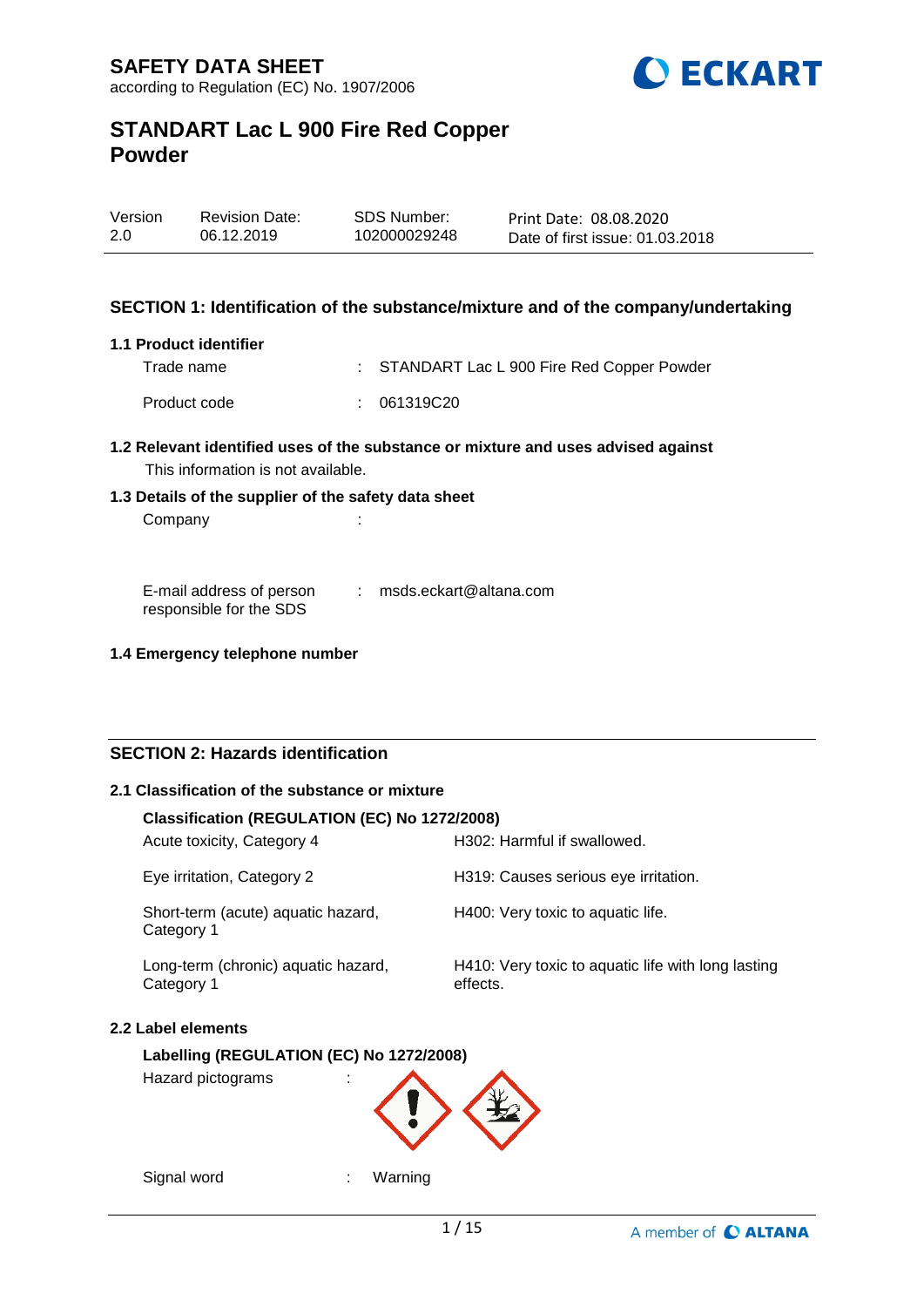

| Version<br>2.0 | <b>Revision Date:</b><br>06.12.2019 | <b>SDS Number:</b><br>102000029248 | Print Date: 08.08.2020<br>Date of first issue: 01.03.2018                                                           |
|----------------|-------------------------------------|------------------------------------|---------------------------------------------------------------------------------------------------------------------|
|                |                                     |                                    |                                                                                                                     |
|                | Hazard statements                   | H302<br>H319<br>H410               | Harmful if swallowed.<br>Causes serious eye irritation.<br>Very toxic to aquatic life with long lasting<br>effects. |
|                | Precautionary statements            | <b>Prevention:</b>                 |                                                                                                                     |
|                |                                     | P <sub>264</sub>                   | Wash skin thoroughly after handling.                                                                                |
|                |                                     | P273                               | Avoid release to the environment.                                                                                   |
|                |                                     | P <sub>280</sub>                   | Wear eye protection/face protection.                                                                                |
|                |                                     | Response:                          |                                                                                                                     |
|                |                                     | P337 + P313                        | If eye irritation persists: Get medical advice/<br>attention.                                                       |
|                |                                     | P391                               | Collect spillage.                                                                                                   |
|                |                                     | Disposal:                          |                                                                                                                     |
|                |                                     | P <sub>501</sub>                   | Dispose of contents/container to an<br>approved waste disposal plant.                                               |

Hazardous components which must be listed on the label: Copper

### **2.3 Other hazards**

Combustible Solids

This substance/mixture contains no components considered to be either persistent, bioaccumulative and toxic (PBT), or very persistent and very bioaccumulative (vPvB) at levels of 0.1% or higher.

### **SECTION 3: Composition/information on ingredients**

#### **3.1 Substances**

Substance name : Copper

### **Hazardous components**

| Chemical name | CAS-No.                    | Classification         | Concentration     |
|---------------|----------------------------|------------------------|-------------------|
|               | EC-No.                     | <b>REGULATION (EC)</b> | (% w/w)           |
|               | Index-No.                  | No 1272/2008           |                   |
|               | <b>Registration number</b> |                        |                   |
| Copper        | 7440-50-8                  | Acute Tox. 4; H302     | $>= 50 - 5 = 100$ |
|               |                            | Eye Irrit. 2; H319     |                   |
|               | 231-159-6                  | Aquatic Acute 1;       |                   |
|               | 01-2119480154-42           | H400                   |                   |
|               |                            | Aquatic Chronic 1;     |                   |
|               |                            | H410                   |                   |

For explanation of abbreviations see section 16.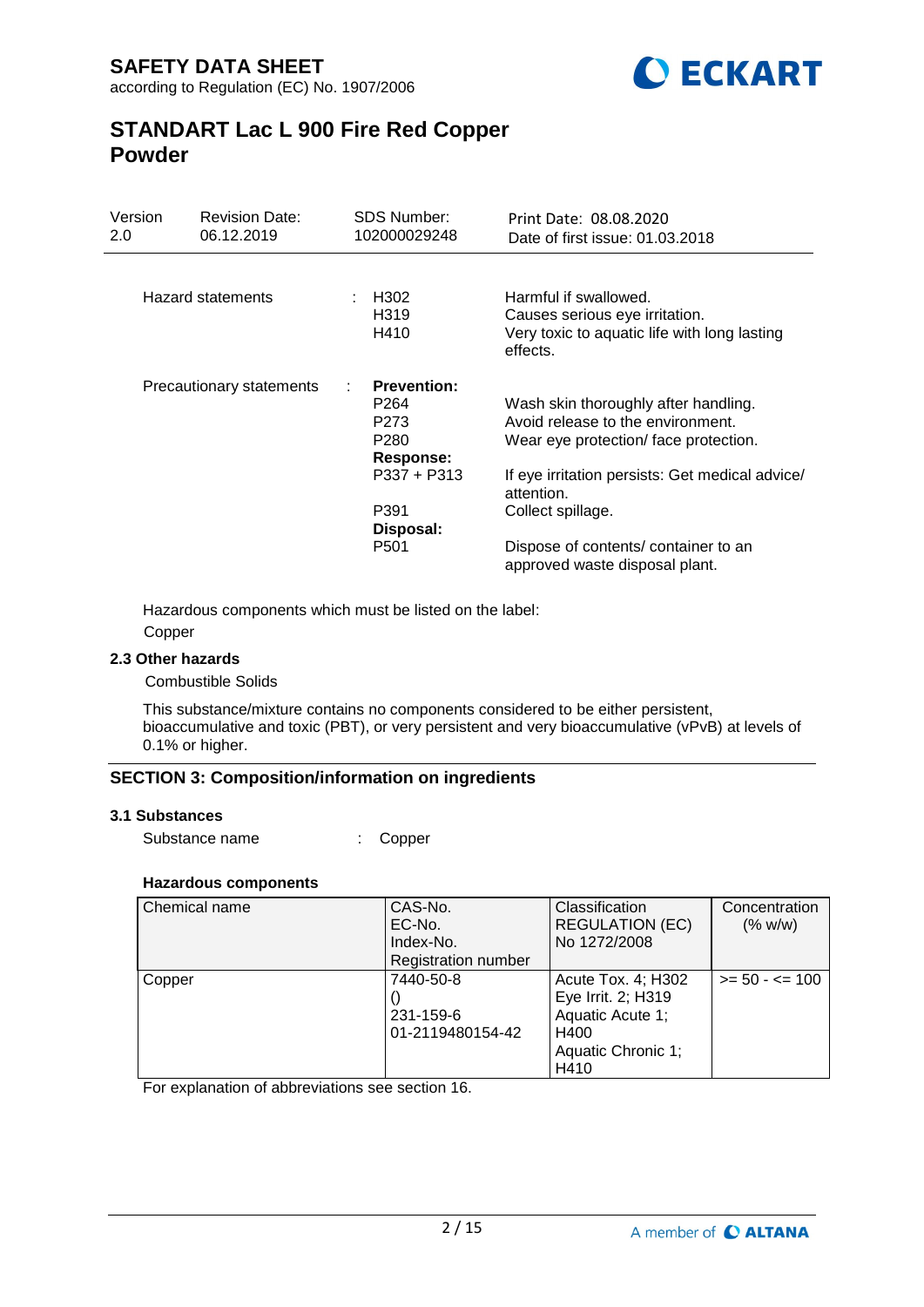

| Version | <b>Revision Date:</b> | SDS Number:  | Print Date: 08.08.2020          |
|---------|-----------------------|--------------|---------------------------------|
| 2.0     | 06.12.2019            | 102000029248 | Date of first issue: 01.03.2018 |

## **SECTION 4: First aid measures**

| 4.1 Description of first aid measures |                                                                                                   |                                                                                                                                                                                 |
|---------------------------------------|---------------------------------------------------------------------------------------------------|---------------------------------------------------------------------------------------------------------------------------------------------------------------------------------|
|                                       |                                                                                                   | $\therefore$ Move the victim to fresh air.                                                                                                                                      |
|                                       |                                                                                                   | Do not leave the victim unattended.                                                                                                                                             |
|                                       |                                                                                                   | Move out of dangerous area.<br>Show this safety data sheet to the doctor in attendance.                                                                                         |
|                                       |                                                                                                   | If unconscious, place in recovery position and seek medical<br>advice.<br>If symptoms persist, call a physician.                                                                |
|                                       |                                                                                                   | : Wash off immediately with soap and plenty of water.                                                                                                                           |
|                                       |                                                                                                   | Immediately flush eye(s) with plenty of water.<br>Remove contact lenses.<br>Keep eye wide open while rinsing.<br>If eye irritation persists, consult a specialist.              |
|                                       |                                                                                                   | : Keep respiratory tract clear.<br>Do not give milk or alcoholic beverages.<br>Never give anything by mouth to an unconscious person.<br>If symptoms persist, call a physician. |
|                                       | General advice<br>If inhaled<br>In case of skin contact<br>In case of eye contact<br>If swallowed |                                                                                                                                                                                 |

| Risks | : Harmful if swallowed.        |
|-------|--------------------------------|
|       | Causes serious eye irritation. |

## **4.3 Indication of any immediate medical attention and special treatment needed**

This information is not available.

## **SECTION 5: Firefighting measures**

| Suitable extinguishing media                              | ÷ | Special powder against metal fire<br>Dry sand<br>ABC powder |  |
|-----------------------------------------------------------|---|-------------------------------------------------------------|--|
| Unsuitable extinguishing<br>media                         |   | Water<br>High volume water jet                              |  |
| 5.2 Special hazards arising from the substance or mixture |   |                                                             |  |

| Specific hazards during | Do not allow run-off from fire fighting to enter drains or water |
|-------------------------|------------------------------------------------------------------|
| firefighting            | courses.                                                         |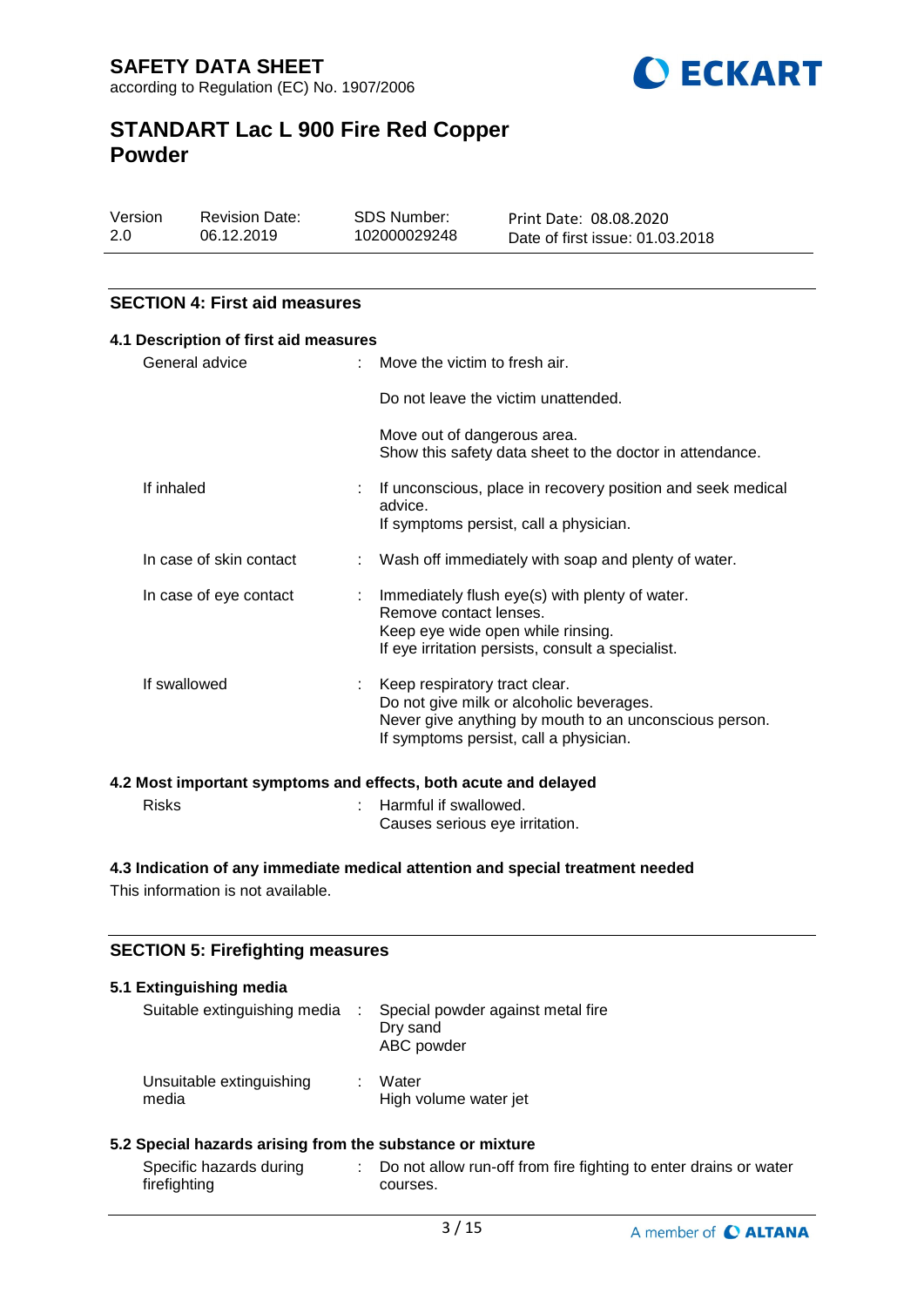

| Version<br>2.0                                     | <b>Revision Date:</b><br>06.12.2019 | <b>SDS Number:</b><br>102000029248                                        | Print Date: 08.08.2020<br>Date of first issue: 01.03.2018                                                                                                                              |
|----------------------------------------------------|-------------------------------------|---------------------------------------------------------------------------|----------------------------------------------------------------------------------------------------------------------------------------------------------------------------------------|
|                                                    |                                     |                                                                           |                                                                                                                                                                                        |
|                                                    | 5.3 Advice for firefighters         |                                                                           |                                                                                                                                                                                        |
| Special protective equipment :<br>for firefighters |                                     | Wear self-contained breathing apparatus for firefighting if<br>necessary. |                                                                                                                                                                                        |
|                                                    | Further information                 |                                                                           | Use extinguishing measures that are appropriate to local<br>circumstances and the surrounding environment.                                                                             |
|                                                    |                                     |                                                                           | Standard procedure for chemical fires.<br>Use extinguishing measures that are appropriate to local<br>circumstances and the surrounding environment.                                   |
|                                                    |                                     | must not be discharged into drains.                                       | Collect contaminated fire extinguishing water separately. This<br>Fire residues and contaminated fire extinguishing water must<br>be disposed of in accordance with local regulations. |

### **SECTION 6: Accidental release measures**

|                                                          | 6.1 Personal precautions, protective equipment and emergency procedures                                                                                                                      |
|----------------------------------------------------------|----------------------------------------------------------------------------------------------------------------------------------------------------------------------------------------------|
| Personal precautions                                     | : Use personal protective equipment.<br>Evacuate personnel to safe areas.<br>Use personal protective equipment.<br>Avoid dust formation.<br>Avoid breathing dust.                            |
| <b>6.2 Environmental precautions</b>                     |                                                                                                                                                                                              |
| Environmental precautions                                | : Prevent product from entering drains.<br>Prevent further leakage or spillage if safe to do so.<br>If the product contaminates rivers and lakes or drains inform<br>respective authorities. |
| 6.3 Methods and material for containment and cleaning up |                                                                                                                                                                                              |
| Methods for cleaning up                                  | $\therefore$ Use mechanical handling equipment.                                                                                                                                              |
|                                                          | Pick up and transfer to properly labelled containers.                                                                                                                                        |
|                                                          | Keep in suitable, closed containers for disposal.                                                                                                                                            |
| 6.4 Reference to other sections                          |                                                                                                                                                                                              |
| For personal protection see section 8.                   |                                                                                                                                                                                              |

## **SECTION 7: Handling and storage**

#### **7.1 Precautions for safe handling**

Advice on safe handling : Avoid creating dust.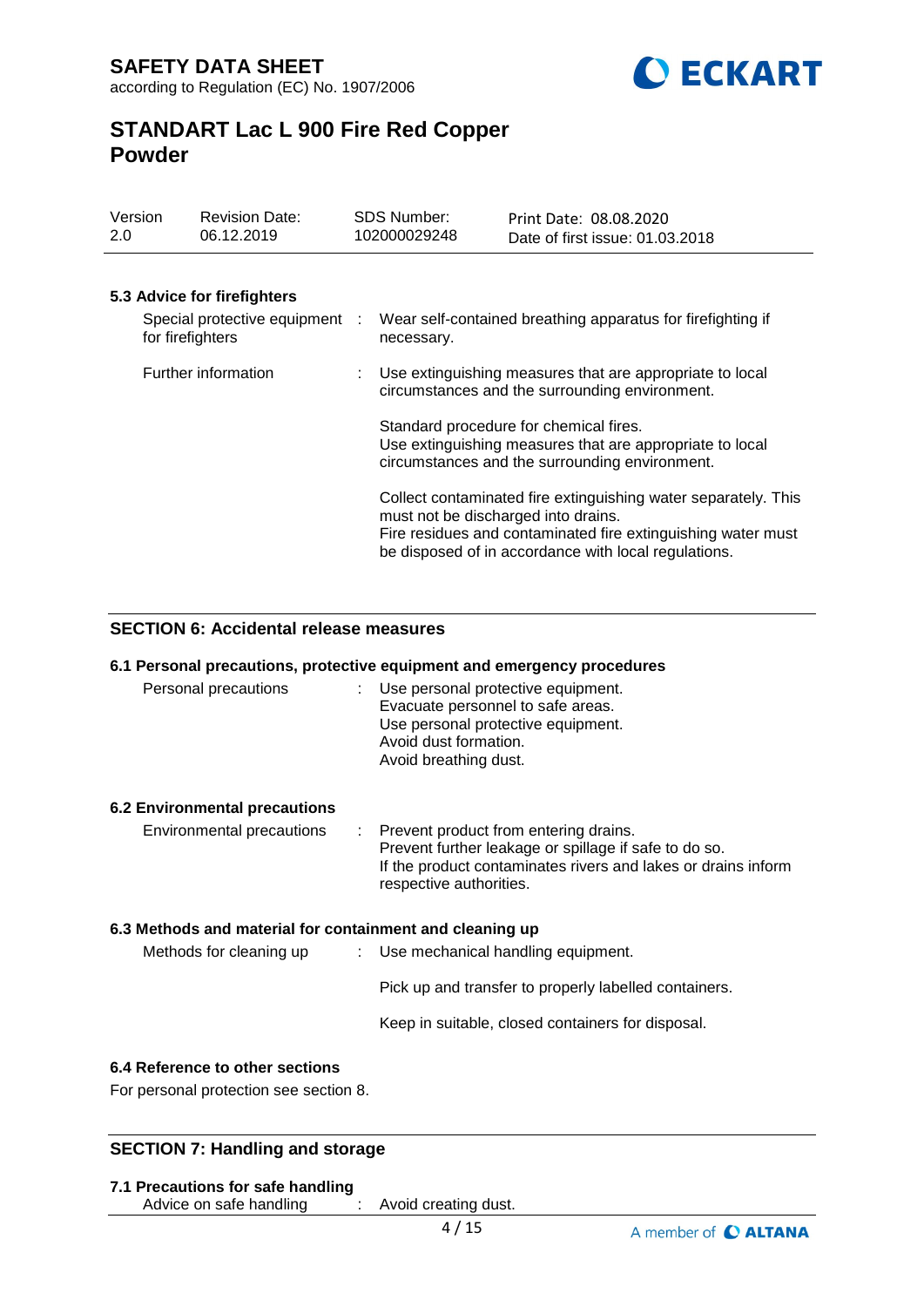**SAFETY DATA SHEET** according to Regulation (EC) No. 1907/2006



# **STANDART Lac L 900 Fire Red Copper Powder**

| Version<br>2.0 | <b>Revision Date:</b><br>06.12.2019                                                                                  |   | <b>SDS Number:</b><br>102000029248                                                                     | Print Date: 08.08.2020<br>Date of first issue: 01.03.2018                                                                                                                                                                                                                                                          |
|----------------|----------------------------------------------------------------------------------------------------------------------|---|--------------------------------------------------------------------------------------------------------|--------------------------------------------------------------------------------------------------------------------------------------------------------------------------------------------------------------------------------------------------------------------------------------------------------------------|
|                |                                                                                                                      |   | Do not breathe vapours/dust.<br>Avoid contact with skin and eyes.<br>application area.<br>regulations. | Routine housekeeping should be instituted to ensure that<br>dusts do not accumulate on surfaces.<br>Avoid formation of respirable particles.<br>For personal protection see section 8.<br>Smoking, eating and drinking should be prohibited in the<br>Dispose of rinse water in accordance with local and national |
|                | Advice on protection against<br>fire and explosion                                                                   | ÷ |                                                                                                        | Normal measures for preventive fire protection.                                                                                                                                                                                                                                                                    |
|                |                                                                                                                      |   | Avoid dust formation.                                                                                  |                                                                                                                                                                                                                                                                                                                    |
|                | Hygiene measures                                                                                                     |   |                                                                                                        | General industrial hygiene practice. Do not smoke. Wash<br>hands before breaks and at the end of workday. Keep away<br>from food and drink. Keep away from tobacco products.                                                                                                                                       |
|                |                                                                                                                      |   |                                                                                                        | When using do not eat or drink. When using do not smoke.<br>Wash hands before breaks and at the end of workday.                                                                                                                                                                                                    |
|                | 7.2 Conditions for safe storage, including any incompatibilities<br>Requirements for storage<br>areas and containers |   | the technological safety standards.                                                                    | Electrical installations / working materials must comply with                                                                                                                                                                                                                                                      |
|                |                                                                                                                      |   |                                                                                                        | Keep away from sources of ignition - No smoking. Do not<br>store near combustible materials. Keep containers tightly<br>closed in a cool, well-ventilated place. To maintain product<br>quality, do not store in heat or direct sunlight.                                                                          |
|                |                                                                                                                      |   |                                                                                                        | Keep container tightly closed in a dry and well-ventilated<br>place. Electrical installations / working materials must comply<br>with the technological safety standards.                                                                                                                                          |
|                | Further information on<br>storage conditions                                                                         |   | Protect from humidity and water.                                                                       |                                                                                                                                                                                                                                                                                                                    |
|                | Advice on common storage                                                                                             |   |                                                                                                        | Keep away from oxidizing agents, strongly alkaline and<br>strongly acid materials in order to avoid exothermic reactions.<br>Do not store together with oxidizing and self-igniting products.                                                                                                                      |
|                | Dampness                                                                                                             |   |                                                                                                        | Keep in a dry, cool and well-ventilated place.                                                                                                                                                                                                                                                                     |
|                | Further information on<br>storage stability                                                                          |   | as directed.                                                                                           | Keep in a dry place. No decomposition if stored and applied                                                                                                                                                                                                                                                        |

## **7.3 Specific end use(s)**

This information is not available.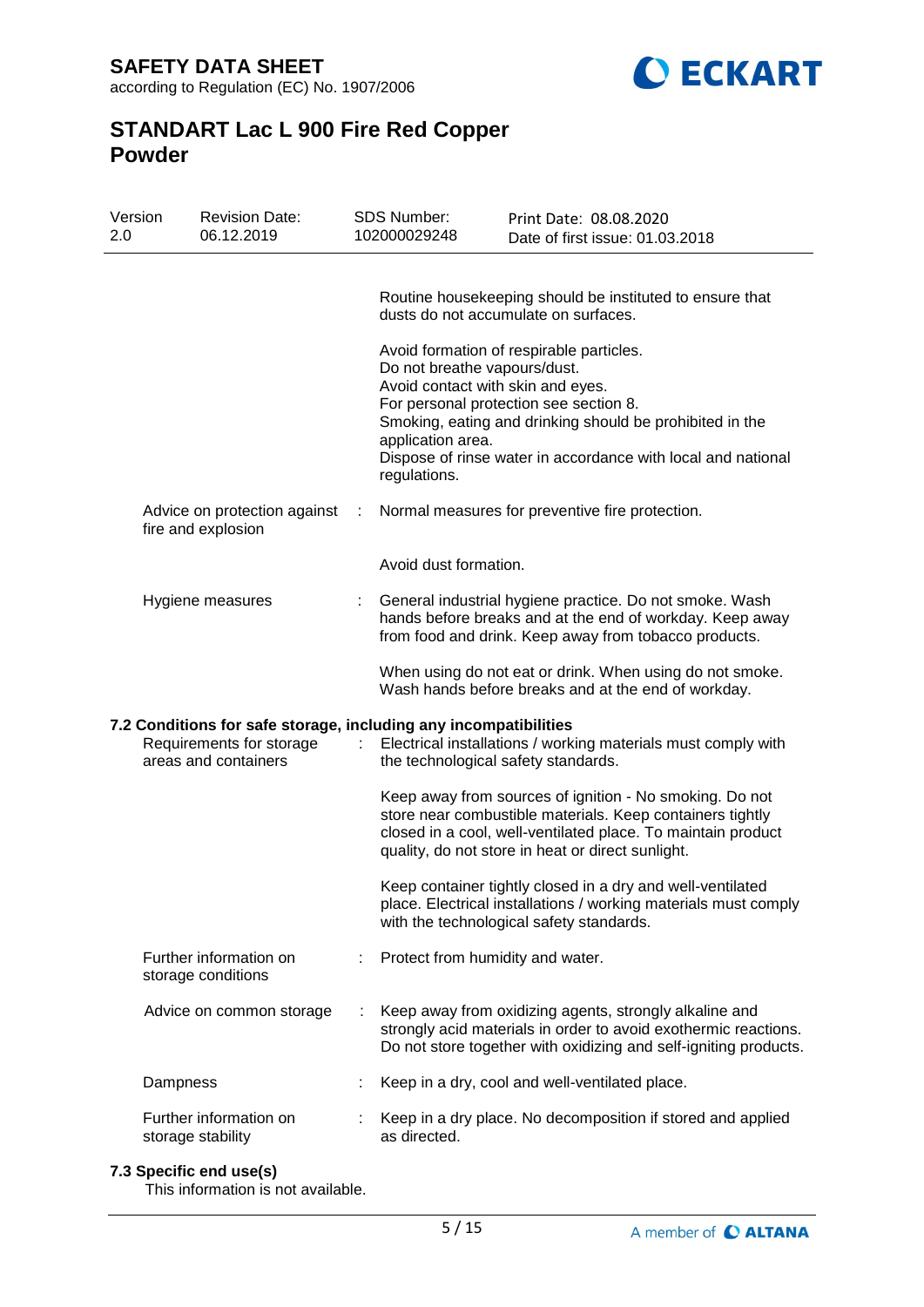

| Version | <b>Revision Date:</b> | SDS Number:  | Print Date: 08.08.2020          |
|---------|-----------------------|--------------|---------------------------------|
| 2.0     | 06.12.2019            | 102000029248 | Date of first issue: 01.03.2018 |

### **SECTION 8: Exposure controls/personal protection**

### **8.1 Control parameters**

#### **Occupational Exposure Limits**

| Components | CAS-No.   | Value type (Form<br>of exposure) | Control parameters         | <b>Basis</b> |
|------------|-----------|----------------------------------|----------------------------|--------------|
| Copper     | 7440-50-8 | TWA (Fumes)                      | $0.2$ mg/m $3$<br>(Copper) | GB EH40      |
|            |           | TWA (Dusts and<br>mists)         | 1 $mg/m3$<br>(Copper)      | GB EH40      |
|            |           | STEL (Dusts and<br>mists)        | $2$ mg/m $3$<br>(Copper)   | GB EH40      |

### **Derived No Effect Level (DNEL) according to Regulation (EC) No. 1907/2006:**

| Substance name | End Use   | Exposure routes | Potential health<br>effects   | Value               |
|----------------|-----------|-----------------|-------------------------------|---------------------|
| Copper         | Workers   | Skin contact    | Acute systemic<br>effects     | $273$ mg/kg         |
|                | Workers   | Inhalation      | Acute systemic<br>effects     | $20 \text{ mg/m}$ 3 |
|                | Workers   | Skin contact    | Long-term systemic<br>effects | 137 $mg/kg$         |
|                | Consumers | Skin contact    | Acute systemic<br>effects     | $273$ mg/kg         |
|                | Consumers | Inhalation      | Acute systemic<br>effects     | 20 mg/m3            |

### **Predicted No Effect Concentration (PNEC) according to Regulation (EC) No. 1907/2006:**

| Substance name | <b>Environmental Compartment</b> | Value         |
|----------------|----------------------------------|---------------|
| Copper         | Soil                             | 65.5 mg/kg    |
|                | Fresh water                      | $0.0078$ mg/l |
|                | Fresh water sediment             | 87 mg/kg      |
|                | Marine water                     | $0.0052$ mg/l |
|                | Marine sediment                  | 676 mg/kg     |
|                | <b>STP</b>                       | $0.230$ mg/l  |

#### **8.2 Exposure controls**

| Personal protective equipment |                                                                           |
|-------------------------------|---------------------------------------------------------------------------|
| Eye protection                | Safety glasses                                                            |
|                               | Wear face-shield and protective suit for abnormal processing<br>problems. |
| Hand protection<br>Material   | Leather                                                                   |
| Remarks                       | Leather gloves The choice of an appropriate glove does not                |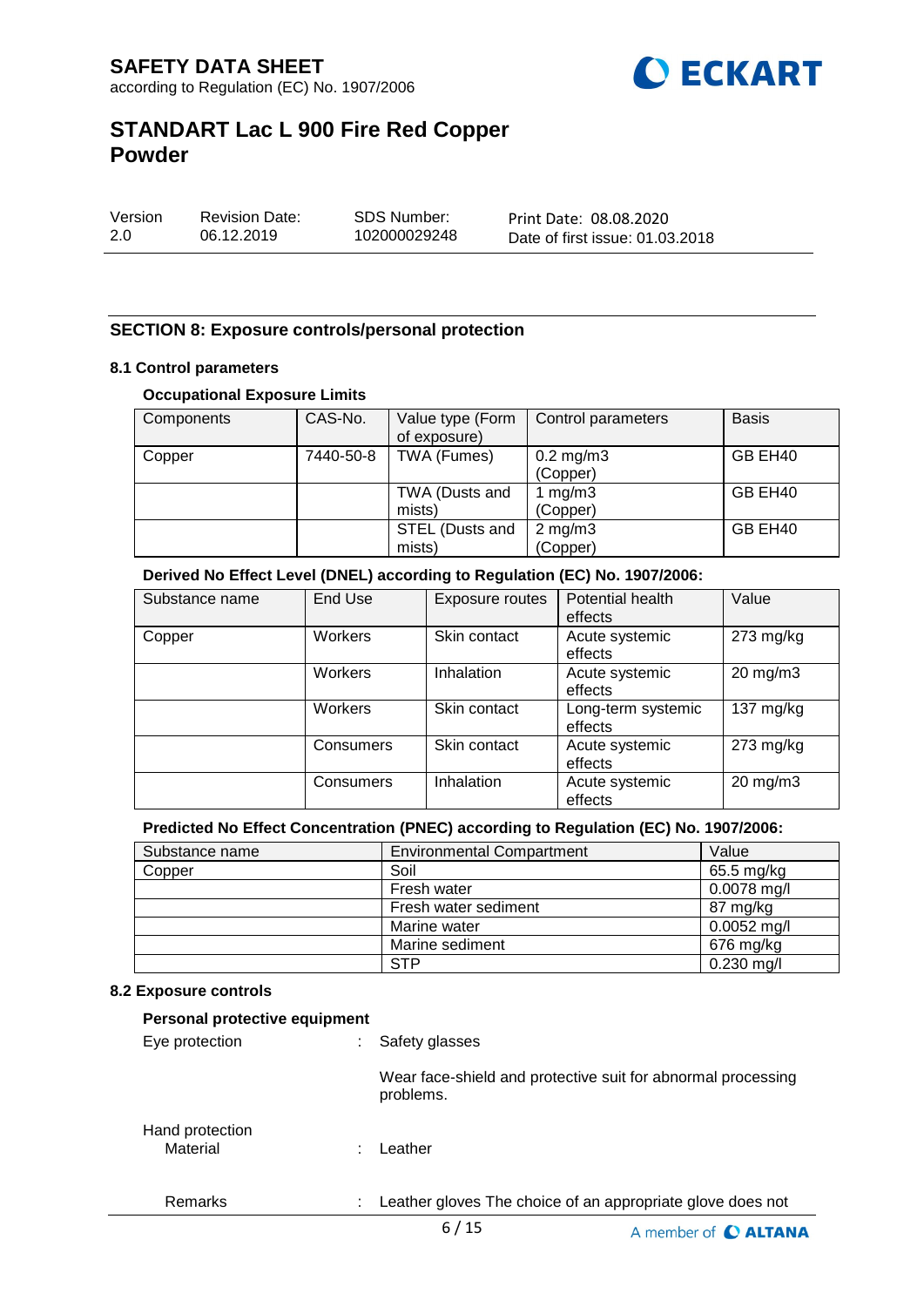**SAFETY DATA SHEET** according to Regulation (EC) No. 1907/2006



## **STANDART Lac L 900 Fire Red Copper Powder**

| Version<br>2.0 | <b>Revision Date:</b><br>06.12.2019    | <b>SDS Number:</b><br>102000029248                      | Print Date: 08.08.2020<br>Date of first issue: 01.03.2018                                                                                                                                                                                                                                                                                                         |
|----------------|----------------------------------------|---------------------------------------------------------|-------------------------------------------------------------------------------------------------------------------------------------------------------------------------------------------------------------------------------------------------------------------------------------------------------------------------------------------------------------------|
|                |                                        | preventive skin protection                              | only depend on its material but also on other quality features<br>and is different from one producer to the other. The exact<br>break through time can be obtained from the protective glove<br>producer and this has to be observed. Recommended<br>The suitability for a specific workplace should be discussed<br>with the producers of the protective gloves. |
|                | Skin and body protection               | Long sleeved clothing<br>Safety shoes                   |                                                                                                                                                                                                                                                                                                                                                                   |
|                |                                        | Dust impervious protective suit                         | Choose body protection according to the amount and<br>concentration of the dangerous substance at the work place.                                                                                                                                                                                                                                                 |
|                | Respiratory protection                 | requires.<br>Respirator with a dust filter<br>P1 filter | Use suitable breathing protection if workplace concentration                                                                                                                                                                                                                                                                                                      |
|                | <b>Environmental exposure controls</b> |                                                         |                                                                                                                                                                                                                                                                                                                                                                   |
| Water          |                                        |                                                         | The product should not be allowed to enter drains, water                                                                                                                                                                                                                                                                                                          |

courses or the soil.

## **SECTION 9: Physical and chemical properties**

### **9.1 Information on basic physical and chemical properties**

| Appearance                  | : powder             |
|-----------------------------|----------------------|
| Colour                      | : copper             |
| Odour                       | : odourless          |
| <b>Odour Threshold</b>      | : No data available  |
| рH                          | : No data available  |
| Freezing point              | : No data available  |
| Boiling point/boiling range | : 2,597 °C           |
| Flash point                 | : No data available  |
| Evaporation rate            | : No data available  |
| Flammability (solid, gas)   | : Combustible Solids |
| Self-ignition               | : No data available  |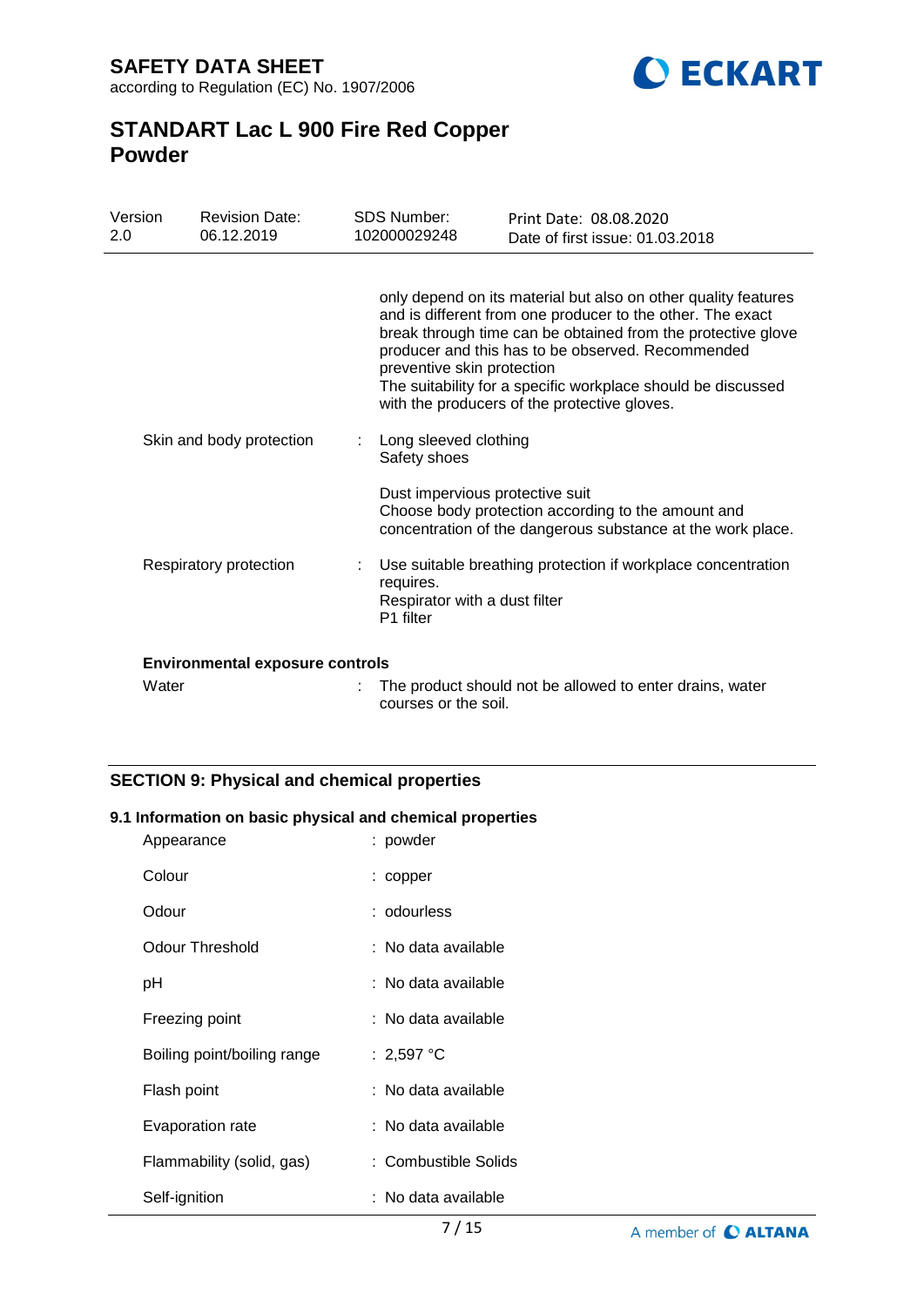

| 2.0 | Version             | <b>Revision Date:</b><br>06.12.2019                 | <b>SDS Number:</b><br>102000029248 | Print Date: 08.08.2020<br>Date of first issue: 01.03.2018 |
|-----|---------------------|-----------------------------------------------------|------------------------------------|-----------------------------------------------------------|
|     |                     |                                                     |                                    |                                                           |
|     |                     | Auto-ignition temperature                           | : No data available                |                                                           |
|     |                     | Smoldering temperature                              | : No data available                |                                                           |
|     |                     | Decomposition temperature                           | : No data available                |                                                           |
|     |                     | <b>Explosive properties</b>                         | : No data available                |                                                           |
|     |                     | Oxidizing properties                                | : No data available                |                                                           |
|     |                     | Upper explosion limit / Upper<br>flammability limit | : No data available                |                                                           |
|     |                     | Lower explosion limit / Lower<br>flammability limit | : No data available                |                                                           |
|     |                     | Vapour pressure                                     | : No data available                |                                                           |
|     |                     | Relative vapour density                             | : No data available                |                                                           |
|     |                     | Relative density                                    | : No data available                |                                                           |
|     | Density             |                                                     | : No data available                |                                                           |
|     | <b>Bulk density</b> |                                                     | : No data available                |                                                           |
|     | Solubility(ies)     | Water solubility                                    | : immiscible                       |                                                           |
|     |                     | Solubility in other solvents                        | : No data available                |                                                           |
|     | octanol/water       | Partition coefficient: n-                           | : No data available                |                                                           |
|     |                     | Decomposition temperature                           | : No data available                |                                                           |
|     |                     | Viscosity, dynamic                                  | : No data available                |                                                           |
|     |                     | Viscosity, kinematic                                | : No data available                |                                                           |
|     | Flow time           |                                                     | : No data available                |                                                           |

## **9.2 Other information**

No data available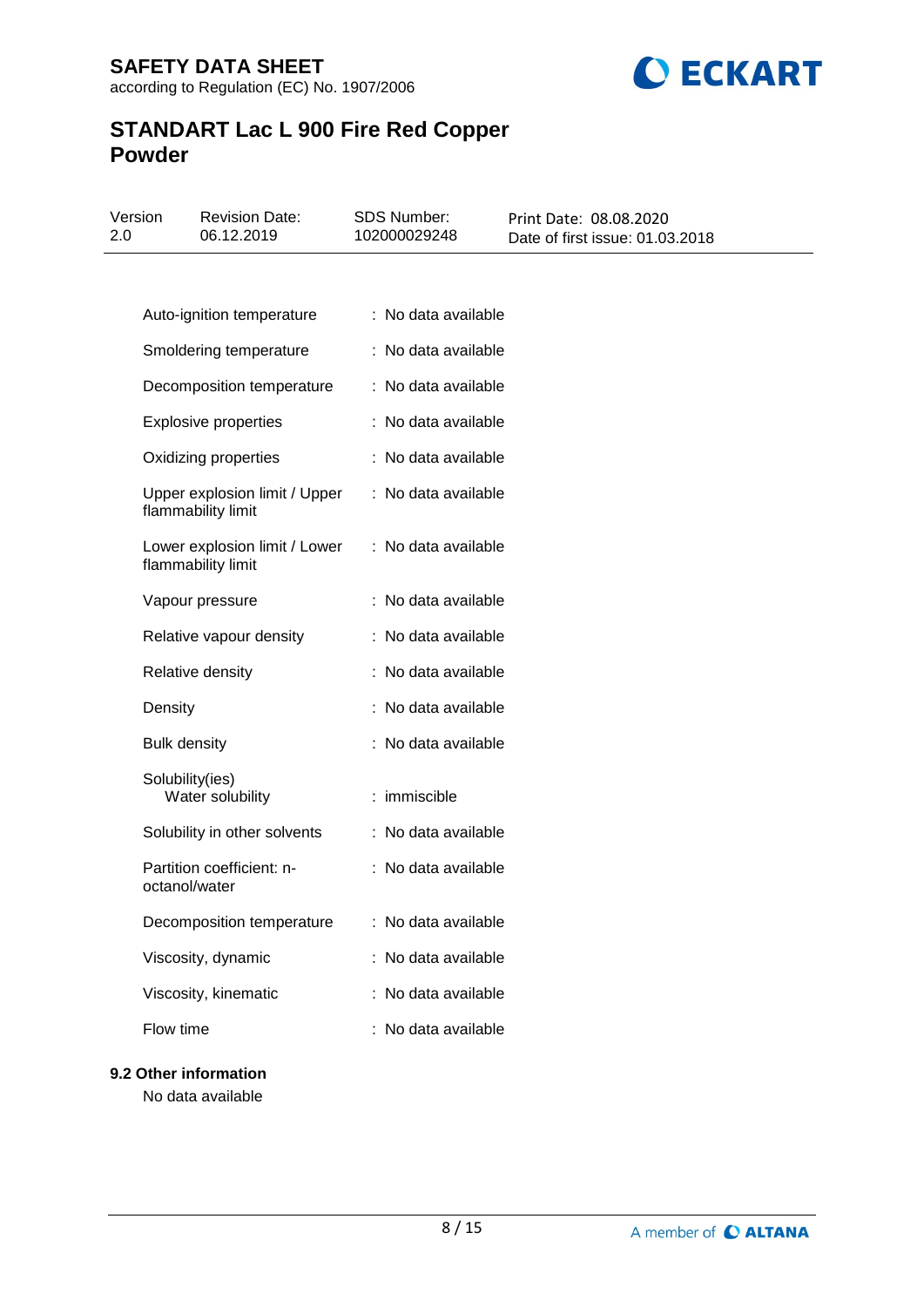

Version 2.0 Revision Date: 06.12.2019

SDS Number: 102000029248

Print Date: 08.08.2020 Date of first issue: 01.03.2018

## **SECTION 10: Stability and reactivity**

#### **10.1 Reactivity**

No decomposition if stored and applied as directed. No decomposition if stored and applied as directed.

### **10.2 Chemical stability**

No decomposition if stored and applied as directed.

#### **10.3 Possibility of hazardous reactions**

| Hazardous reactions                                                     | : Stable under recommended storage conditions.<br>No hazards to be specially mentioned. |  |
|-------------------------------------------------------------------------|-----------------------------------------------------------------------------------------|--|
|                                                                         | No decomposition if stored and applied as directed.                                     |  |
|                                                                         | Dust may form explosive mixture in air.                                                 |  |
| 10.4 Conditions to avoid                                                |                                                                                         |  |
| Conditions to avoid                                                     | : No data available                                                                     |  |
|                                                                         | No data available                                                                       |  |
| 10.5 Incompatible materials                                             |                                                                                         |  |
| 10.6 Hazardous decomposition products                                   |                                                                                         |  |
| Contact with water or humid : This information is not available.<br>air |                                                                                         |  |
| Thermal decomposition                                                   | : This information is not available.                                                    |  |

## **SECTION 11: Toxicological information**

### **11.1 Information on toxicological effects**

## **Acute toxicity**

Harmful if swallowed.

## **Components:**

### **Copper:**

Acute oral toxicity : Assessment: The component/mixture is moderately toxic after single ingestion.

### **Skin corrosion/irritation**

Not classified based on available information.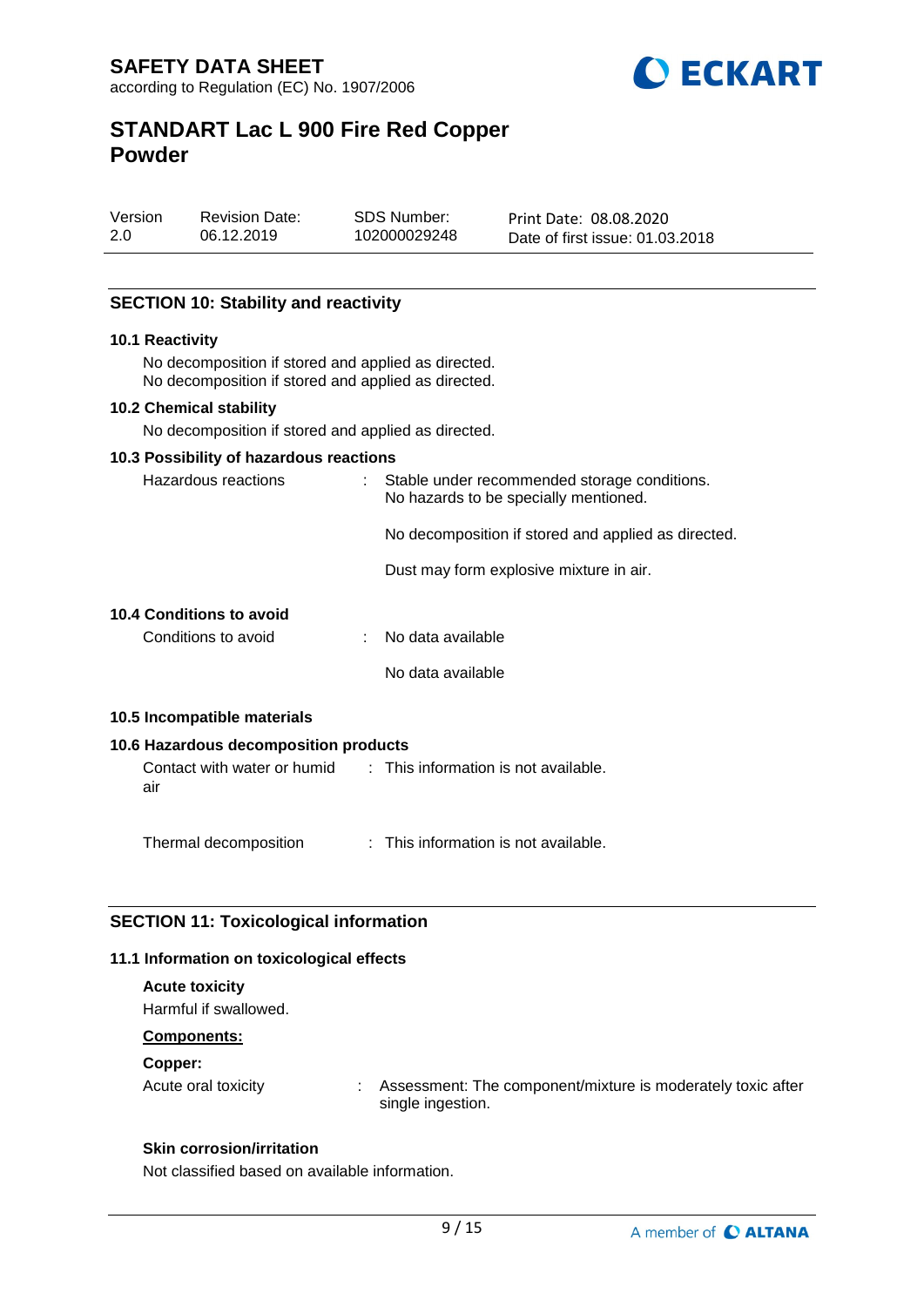

Version 2.0 Revision Date: 06.12.2019

SDS Number: 102000029248

Print Date: 08.08.2020 Date of first issue: 01.03.2018

## **Product:**

Remarks: May cause skin irritation in susceptible persons.

### **Components:**

**Copper:** Remarks: May cause skin irritation in susceptible persons.

### **Serious eye damage/eye irritation**

Causes serious eye irritation.

**Product:** Remarks: Eye irritation

### **Components:**

**Copper:** Result: Eye irritation

### **Respiratory or skin sensitisation**

### **Skin sensitisation**

Not classified based on available information.

### **Respiratory sensitisation**

Not classified based on available information.

### **Germ cell mutagenicity**

Not classified based on available information.

### **Carcinogenicity**

Not classified based on available information.

## **Reproductive toxicity**

Not classified based on available information.

### **STOT - single exposure**

Not classified based on available information.

### **STOT - repeated exposure**

Not classified based on available information.

### **Aspiration toxicity**

Not classified based on available information.

## **Further information**

## **Product:** Remarks: No data available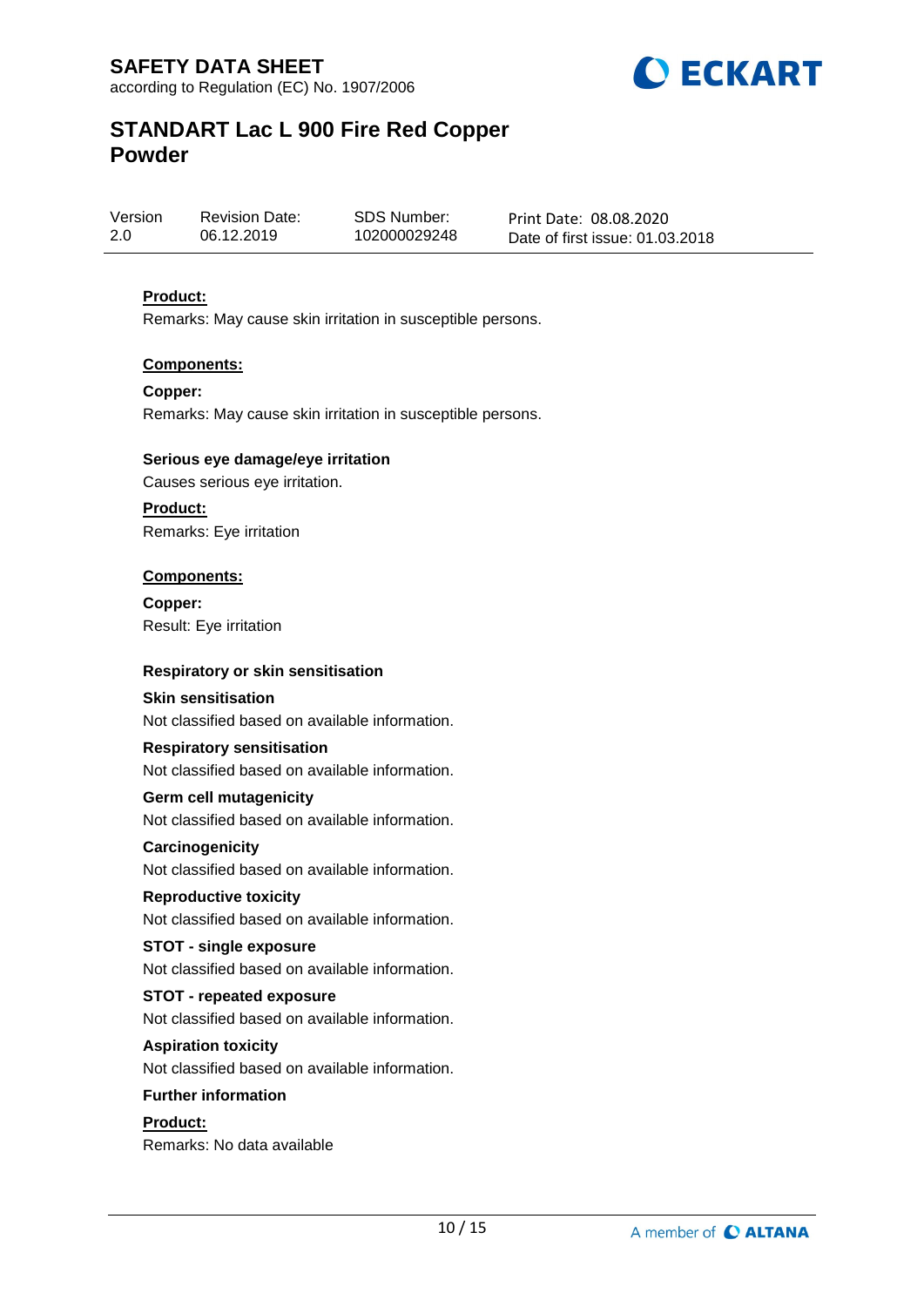

| Version | <b>Revision Date:</b> | SDS Number:  | Print Date: 08.08.2020          |
|---------|-----------------------|--------------|---------------------------------|
| 2.0     | 06.12.2019            | 102000029248 | Date of first issue: 01.03.2018 |

### **Components:**

**Copper:**

Remarks: No data available

#### **SECTION 12: Ecological information**

#### **12.1 Toxicity**

**Components:**

#### **Copper:**

M-Factor (Short-term (acute) : 10 aquatic hazard)

#### **Ecotoxicology Assessment**

Short-term (acute) aquatic hazard : Very toxic to aquatic life. Long-term (chronic) aquatic : Very toxic to aquatic life with long lasting effects. hazard

#### **12.2 Persistence and degradability**

No data available

### **12.3 Bioaccumulative potential**

No data available

### **12.4 Mobility in soil**

No data available

#### **12.5 Results of PBT and vPvB assessment**

#### **Product:**

Assessment : This substance/mixture contains no components considered to be either persistent, bioaccumulative and toxic (PBT), or very persistent and very bioaccumulative (vPvB) at levels of 0.1% or higher..

#### **12.6 Other adverse effects**

### **Product:**

| Additional ecological | : An environmental hazard cannot be excluded in the event of |
|-----------------------|--------------------------------------------------------------|
| information           | unprofessional handling or disposal.                         |
|                       | Very toxic to aquatic life with long lasting effects.        |

#### **Components:**

**Copper:**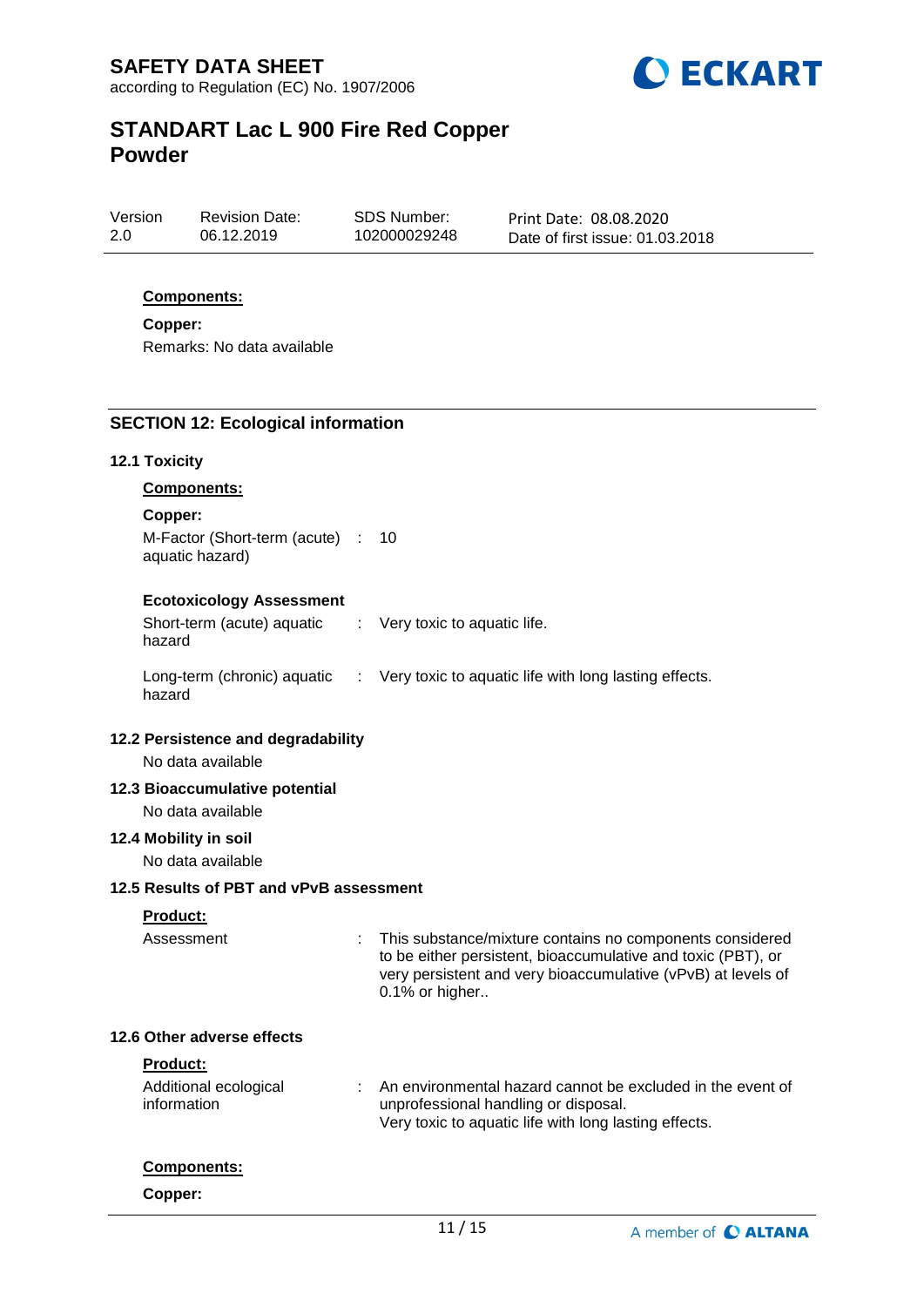

| Version<br>2.0                       | <b>Revision Date:</b><br>06.12.2019                  |   | <b>SDS Number:</b><br>102000029248                                                                                                                                     | Print Date: 08.08.2020<br>Date of first issue: 01.03.2018                                                                                                                                                             |  |
|--------------------------------------|------------------------------------------------------|---|------------------------------------------------------------------------------------------------------------------------------------------------------------------------|-----------------------------------------------------------------------------------------------------------------------------------------------------------------------------------------------------------------------|--|
| Additional ecological<br>information |                                                      |   | An environmental hazard cannot be excluded in the event of<br>unprofessional handling or disposal.<br>Very toxic to aquatic life with long lasting effects.            |                                                                                                                                                                                                                       |  |
|                                      | <b>SECTION 13: Disposal considerations</b>           |   |                                                                                                                                                                        |                                                                                                                                                                                                                       |  |
|                                      | European Waste Catalogue<br>European Waste Catalogue |   | 120104 - non-ferrous metal dust and particles<br>$\mathcal{L}$<br>10 03 21 - other particulates and dust (including ball-mill dust)<br>containing hazardous substances |                                                                                                                                                                                                                       |  |
| 13.1 Waste treatment methods         |                                                      |   |                                                                                                                                                                        |                                                                                                                                                                                                                       |  |
|                                      | Product                                              |   | courses or the soil.<br>chemical or used container.                                                                                                                    | The product should not be allowed to enter drains, water<br>Do not contaminate ponds, waterways or ditches with<br>Send to a licensed waste management company.<br>In accordance with local and national regulations. |  |
|                                      | Contaminated packaging                               | ÷ | Empty remaining contents.<br>Dispose of as unused product.<br>Do not re-use empty containers.                                                                          | In accordance with local and national regulations.                                                                                                                                                                    |  |

## **SECTION 14: Transport information**

| 14.1 UN number                  |                             |                                                                                  |
|---------------------------------|-----------------------------|----------------------------------------------------------------------------------|
| <b>ADR</b>                      | t.                          | <b>UN 3077</b>                                                                   |
| <b>IMDG</b>                     | ÷.                          | <b>UN 3077</b>                                                                   |
| <b>IATA</b>                     | t.                          | <b>UN 3077</b>                                                                   |
| 14.2 UN proper shipping name    |                             |                                                                                  |
| <b>ADR</b>                      |                             | : ENVIRONMENTALLY HAZARDOUS SUBSTANCE, SOLID,<br>N.O.S.<br>(Copper metal powder) |
| <b>IMDG</b>                     |                             | : ENVIRONMENTALLY HAZARDOUS SUBSTANCE, SOLID,<br>N.O.S.<br>(Copper metal powder) |
| <b>IATA</b>                     |                             | Environmentally hazardous substance, solid, n.o.s.<br>(Copper metal powder)      |
| 14.3 Transport hazard class(es) |                             |                                                                                  |
| <b>ADR</b>                      | $\mathbf{r}_{\mathrm{max}}$ | -9                                                                               |
| <b>IMDG</b>                     | ٠                           | 9                                                                                |
|                                 |                             | 4212                                                                             |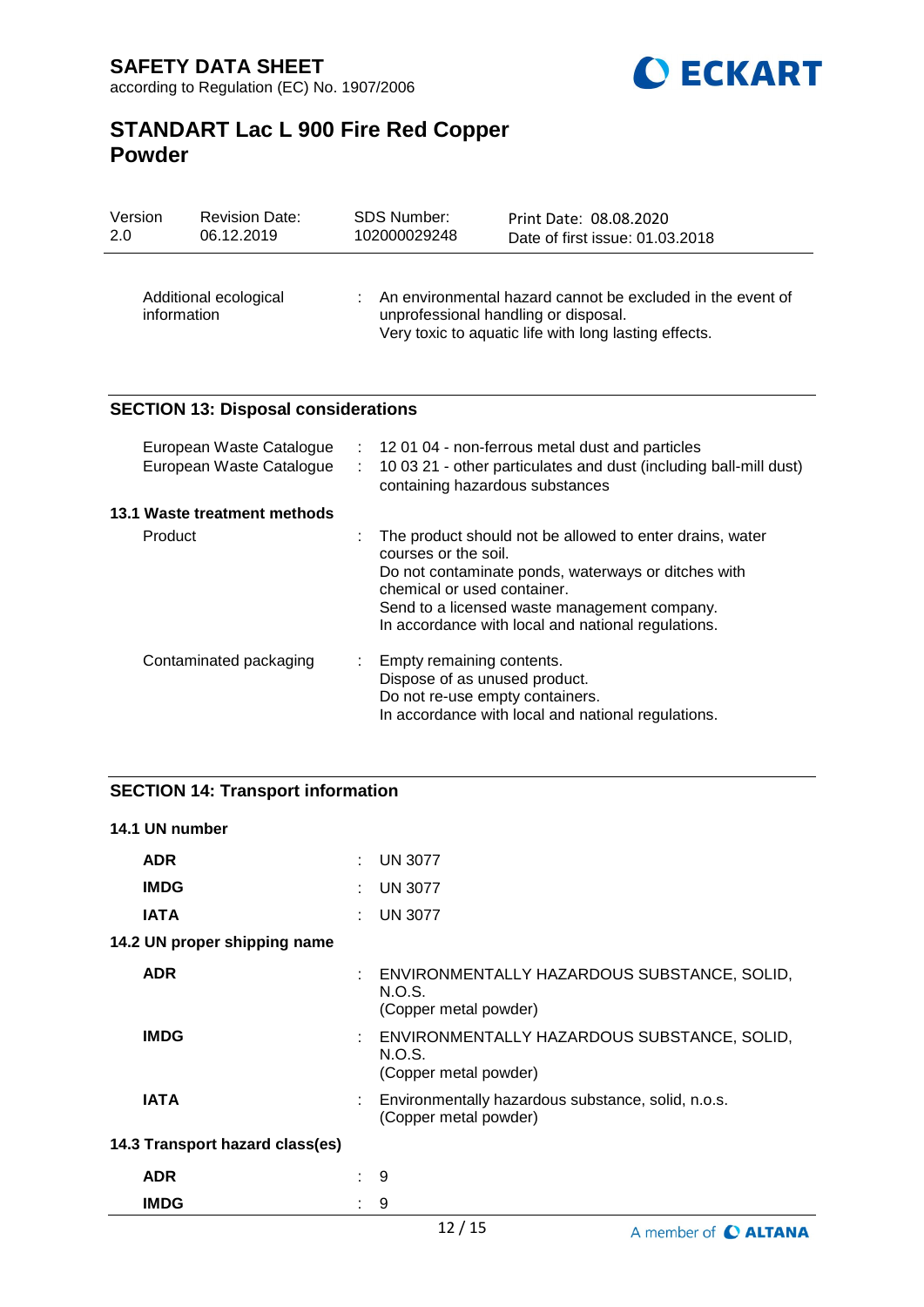according to Regulation (EC) No. 1907/2006



# **STANDART Lac L 900 Fire Red Copper Powder**

| Version<br>2.0                    |                                                                      | <b>Revision Date:</b><br>06.12.2019                                                                                 |   | <b>SDS Number:</b><br>102000029248       | Print Date: 08.08.2020<br>Date of first issue: 01.03.2018                                                                                                                     |
|-----------------------------------|----------------------------------------------------------------------|---------------------------------------------------------------------------------------------------------------------|---|------------------------------------------|-------------------------------------------------------------------------------------------------------------------------------------------------------------------------------|
|                                   |                                                                      |                                                                                                                     |   |                                          |                                                                                                                                                                               |
|                                   | <b>IATA</b>                                                          |                                                                                                                     | ÷ | 9                                        |                                                                                                                                                                               |
|                                   |                                                                      | 14.4 Packing group                                                                                                  |   |                                          |                                                                                                                                                                               |
|                                   | <b>ADR</b><br>Labels<br><b>IMDG</b><br>Labels<br>EmS Code<br>Remarks | Packing group<br><b>Classification Code</b><br><b>Hazard Identification Number</b><br>Packing group                 |   | Ш<br>M7<br>90<br>9<br>Ш<br>9<br>F-A, S-F | IMDG Code segregation group 7 - Heavy metals and their                                                                                                                        |
|                                   |                                                                      |                                                                                                                     |   | salts                                    |                                                                                                                                                                               |
|                                   | <b>IATA (Cargo)</b><br>aircraft)                                     | Packing instruction (cargo                                                                                          |   | 956                                      |                                                                                                                                                                               |
|                                   | Labels                                                               | Packing instruction (LQ)<br>Packing group                                                                           |   | Y956<br>$\mathbf{III}$                   | Class 9 - Miscellaneous dangerous substances and articles                                                                                                                     |
|                                   | Labels                                                               | <b>IATA (Passenger)</b><br>Packing instruction<br>(passenger aircraft)<br>Packing instruction (LQ)<br>Packing group |   | 956<br>Y956<br>$\mathbf{III}$            | Class 9 - Miscellaneous dangerous substances and articles                                                                                                                     |
|                                   |                                                                      | <b>14.5 Environmental hazards</b>                                                                                   |   |                                          |                                                                                                                                                                               |
|                                   | <b>ADR</b>                                                           | Environmentally hazardous                                                                                           |   | yes                                      |                                                                                                                                                                               |
|                                   | <b>IMDG</b>                                                          | Marine pollutant                                                                                                    |   | yes                                      |                                                                                                                                                                               |
|                                   |                                                                      | <b>IATA (Passenger)</b><br>Environmentally hazardous                                                                |   | yes                                      |                                                                                                                                                                               |
|                                   | <b>IATA (Cargo)</b>                                                  | Environmentally hazardous                                                                                           |   | yes                                      |                                                                                                                                                                               |
| 14.6 Special precautions for user |                                                                      |                                                                                                                     |   |                                          |                                                                                                                                                                               |
|                                   | Remarks                                                              |                                                                                                                     |   | IATA-DGR may be applied.                 | For single packagings $\leq 5L / 5$ kg, or combination<br>packagings containing inner packagings <= 5L / 5 kg net per<br>inner packaging, SV375 ADR, 2.10.2.7 IMDG-Code, A197 |

## **14.7 Transport in bulk according to Annex II of Marpol and the IBC Code**

Not applicable for product as supplied.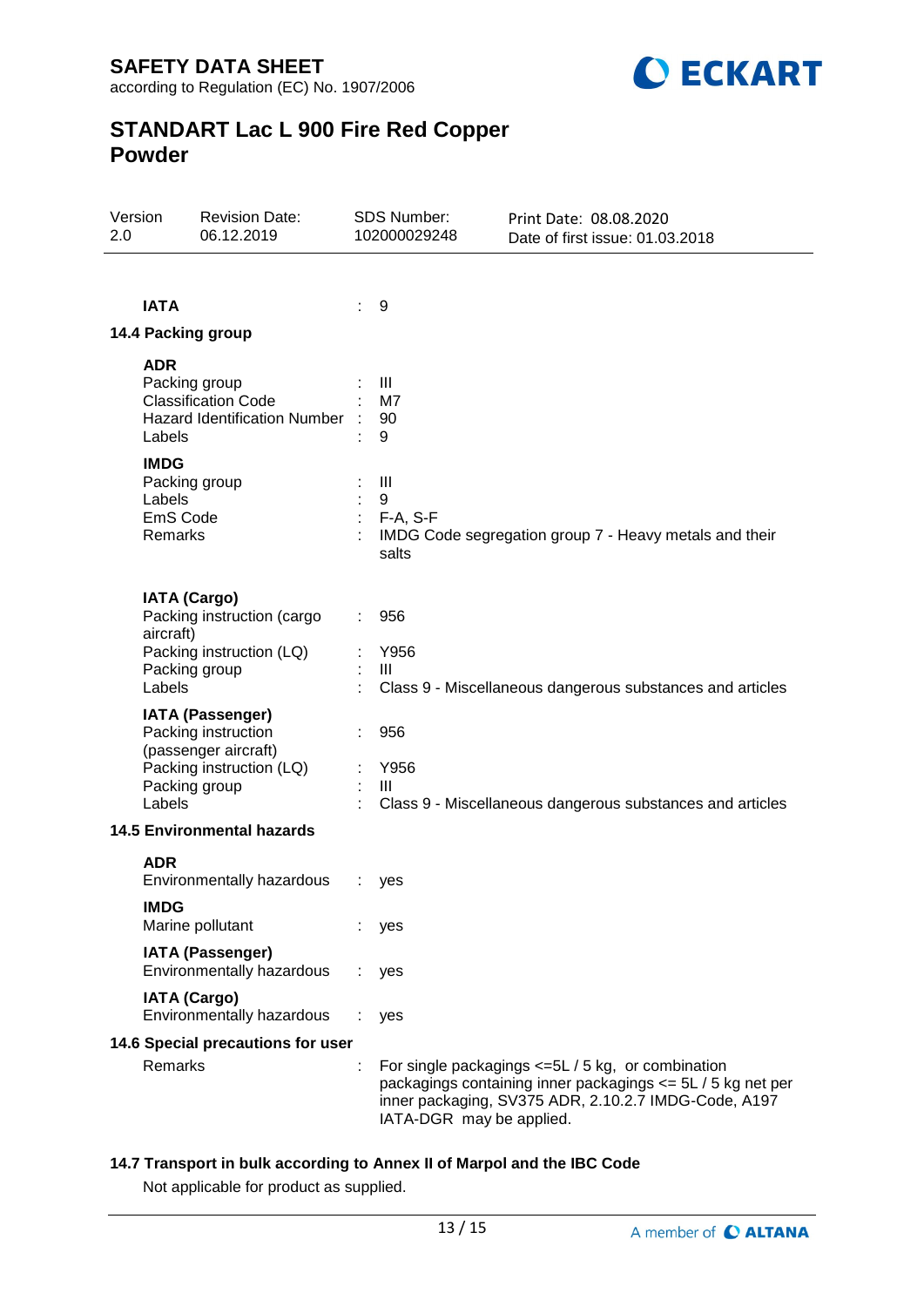

| Version | <b>Revision Date:</b> | SDS Number:  | Print Date: 08.08.2020          |
|---------|-----------------------|--------------|---------------------------------|
| 2.0     | 06.12.2019            | 102000029248 | Date of first issue: 01.03.2018 |

### **SECTION 15: Regulatory information**

**15.1 Safety, health and environmental regulations/legislation specific for the substance or mixture**

REACH - Candidate List of Substances of Very High [155] Not applicable Concern for Authorisation (Article 59).

#### **15.2 Chemical safety assessment**

### **SECTION 16: Other information**

#### **Full text of other abbreviations**

| GB EH40        | : UK. EH40 WEL - Workplace Exposure Limits               |
|----------------|----------------------------------------------------------|
| GB EH40 / TWA  | : Long-term exposure limit (8-hour TWA reference period) |
| GB EH40 / STEL | : Short-term exposure limit (15-minute reference period) |

ADN - European Agreement concerning the International Carriage of Dangerous Goods by Inland Waterways; ADR - European Agreement concerning the International Carriage of Dangerous Goods by Road; AICS - Australian Inventory of Chemical Substances; ASTM - American Society for the Testing of Materials; bw - Body weight; CLP - Classification Labelling Packaging Regulation; Regulation (EC) No 1272/2008; CMR - Carcinogen, Mutagen or Reproductive Toxicant; DIN - Standard of the German Institute for Standardisation; DSL - Domestic Substances List (Canada); ECHA - European Chemicals Agency; EC-Number - European Community number; ECx - Concentration associated with x% response; ELx - Loading rate associated with x% response; EmS - Emergency Schedule; ENCS - Existing and New Chemical Substances (Japan); ErCx - Concentration associated with x% growth rate response; GHS - Globally Harmonized System; GLP - Good Laboratory Practice; IARC - International Agency for Research on Cancer; IATA - International Air Transport Association; IBC - International Code for the Construction and Equipment of Ships carrying Dangerous Chemicals in Bulk; IC50 - Half maximal inhibitory concentration; ICAO - International Civil Aviation Organization; IECSC - Inventory of Existing Chemical Substances in China; IMDG - International Maritime Dangerous Goods; IMO - International Maritime Organization; ISHL - Industrial Safety and Health Law (Japan); ISO - International Organisation for Standardization; KECI - Korea Existing Chemicals Inventory; LC50 - Lethal Concentration to 50 % of a test population; LD50 - Lethal Dose to 50% of a test population (Median Lethal Dose); MARPOL - International Convention for the Prevention of Pollution from Ships; n.o.s. - Not Otherwise Specified; NO(A)EC - No Observed (Adverse) Effect Concentration; NO(A)EL - No Observed (Adverse) Effect Level; NOELR - No Observable Effect Loading Rate; NZIoC - New Zealand Inventory of Chemicals; OECD - Organization for Economic Co-operation and Development; OPPTS - Office of Chemical Safety and Pollution Prevention; PBT - Persistent, Bioaccumulative and Toxic substance; PICCS - Philippines Inventory of Chemicals and Chemical Substances; (Q)SAR - (Quantitative) Structure Activity Relationship; REACH - Regulation (EC) No 1907/2006 of the European Parliament and of the Council concerning the Registration, Evaluation, Authorisation and Restriction of Chemicals; RID - Regulations concerning the International Carriage of Dangerous Goods by Rail; SADT - Self-Accelerating Decomposition Temperature; SDS - Safety Data Sheet; SVHC - Substance of Very